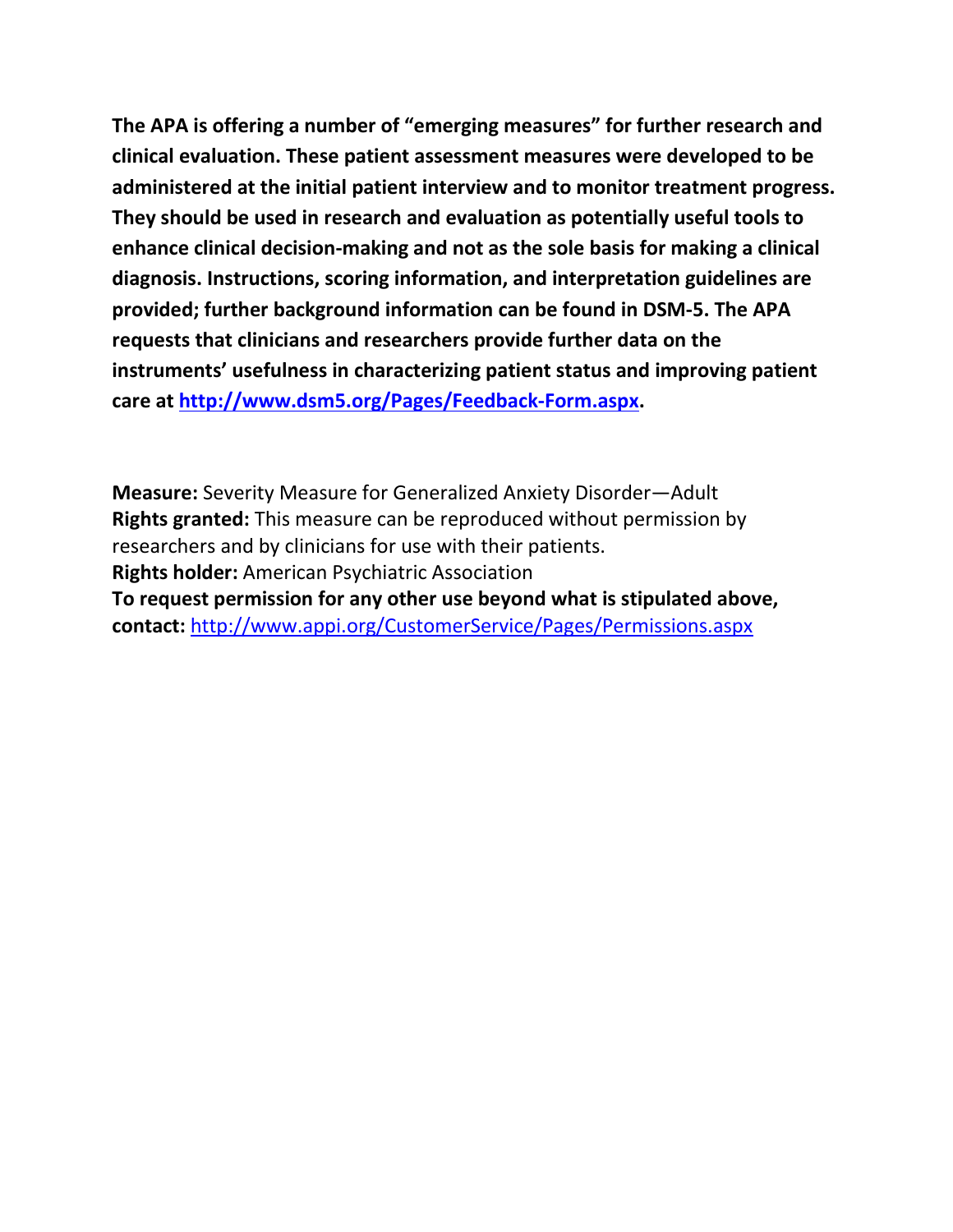## **Severity Measure for Generalized Anxiety Disorder—Adult**

**Name:**\_\_\_\_\_\_\_\_\_\_\_\_\_\_\_\_\_\_\_\_\_\_\_\_\_\_\_\_\_\_\_\_\_\_\_\_ **Age:** \_\_\_\_\_\_ **Sex: Male Female Date:\_\_\_\_\_\_\_\_\_\_\_\_\_\_\_\_\_**

**Instructions:** The following questions ask about thoughts, feelings, and behaviors, often tied to concerns about family, health, finances, school, and work. **Please respond to each item by marking (** $\checkmark$  **or x) one box per row.** 

|                                                                                                                                                                                                       |                                                                                                                      |              |                     |                            |                     |                    | <b>Clinician</b><br><b>Use</b> |
|-------------------------------------------------------------------------------------------------------------------------------------------------------------------------------------------------------|----------------------------------------------------------------------------------------------------------------------|--------------|---------------------|----------------------------|---------------------|--------------------|--------------------------------|
|                                                                                                                                                                                                       | During the PAST 7 DAYS, I have                                                                                       | <b>Never</b> | <b>Occasionally</b> | <b>Half of</b><br>the time | Most of<br>the time | All of<br>the time | <b>Item</b><br>score           |
| 1.                                                                                                                                                                                                    | felt moments of sudden terror, fear, or<br>fright                                                                    | $\Box$ 0     | $\Box$ 1            | $\Box$ 2                   | $\Box$ 3            | $\Box$ 4           |                                |
| 2.                                                                                                                                                                                                    | felt anxious, worried, or nervous                                                                                    | $\Box$ 0     | $\Box$ 1            | $\Box$ 2                   | $\Box$ 3            | $\Box$ 4           |                                |
| 3.                                                                                                                                                                                                    | had thoughts of bad things happening, such<br>as family tragedy, ill health, loss of a job, or<br>accidents          | $\Box$ 0     | $\Box$ 1            | $\Box$ 2                   | $\Box$ 3            | $\Box$ 4           |                                |
| 4.                                                                                                                                                                                                    | felt a racing heart, sweaty, trouble<br>breathing, faint, or shaky                                                   | $\Box$ 0     | $\Box$ 1            | $\Box$ 2                   | $\Box$ 3            | $\Box$ 4           |                                |
| 5.                                                                                                                                                                                                    | felt tense muscles, felt on edge or restless,<br>or had trouble relaxing or trouble sleeping                         | $\Box$ 0     | $\Box$ 1            | $\Box$ 2                   | $\Box$ 3            | $\Box$ 4           |                                |
| 6.                                                                                                                                                                                                    | avoided, or did not approach or enter,<br>situations about which I worry                                             | $\Box$ 0     | $\Box$ 1            | $\Box$ 2                   | $\Box$ 3            | $\Box$ 4           |                                |
| 7.                                                                                                                                                                                                    | left situations early or participated only<br>minimally due to worries                                               | $\Box$ 0     | $\Box$ 1            | $\Box$ 2                   | $\Box$ 3            | $\Box$ 4           |                                |
| 8.                                                                                                                                                                                                    | spent lots of time making decisions, putting<br>off making decisions, or preparing for<br>situations, due to worries | $\Box$ 0     | $\Box$ 1            | $\Box$ 2                   | $\Box$ 3            | $\Box$ 4           |                                |
| 9.                                                                                                                                                                                                    | sought reassurance from others due to<br>worries                                                                     | $\Box$ 0     | $\Box$ 1            | $\Box$ 2                   | $\Box$ 3            | $\Box$ 4           |                                |
| 10.                                                                                                                                                                                                   | needed help to cope with anxiety (e.g.,<br>alcohol or medication, superstitious<br>objects, or other people)         | $\Box$ 0     | $\Box$ 1            | $\Box$ 2                   | $\Box$ 3            | $\Box$ 4           |                                |
| <b>Total/Partial Raw Score:</b>                                                                                                                                                                       |                                                                                                                      |              |                     |                            |                     |                    |                                |
| Prorated Total Raw Score: (if 1-2 items left unanswered)                                                                                                                                              |                                                                                                                      |              |                     |                            |                     |                    |                                |
| <b>Average Total Score:</b><br>$\alpha$ and a bitter to the product of $\alpha$ and $\alpha$ and $\alpha$ is the product of $\alpha$ and $\alpha$ and $\alpha$ and $\alpha$ and $\alpha$ and $\alpha$ |                                                                                                                      |              |                     |                            |                     |                    |                                |

Craske M, Wittchen U, Bogels S, Stein M, Andrews G, Lebeu R. Copyright © 2013 American Psychiatric Association. All rights reserved. This material can be reproduced without permission by researchers and by clinicians for use with their patients.